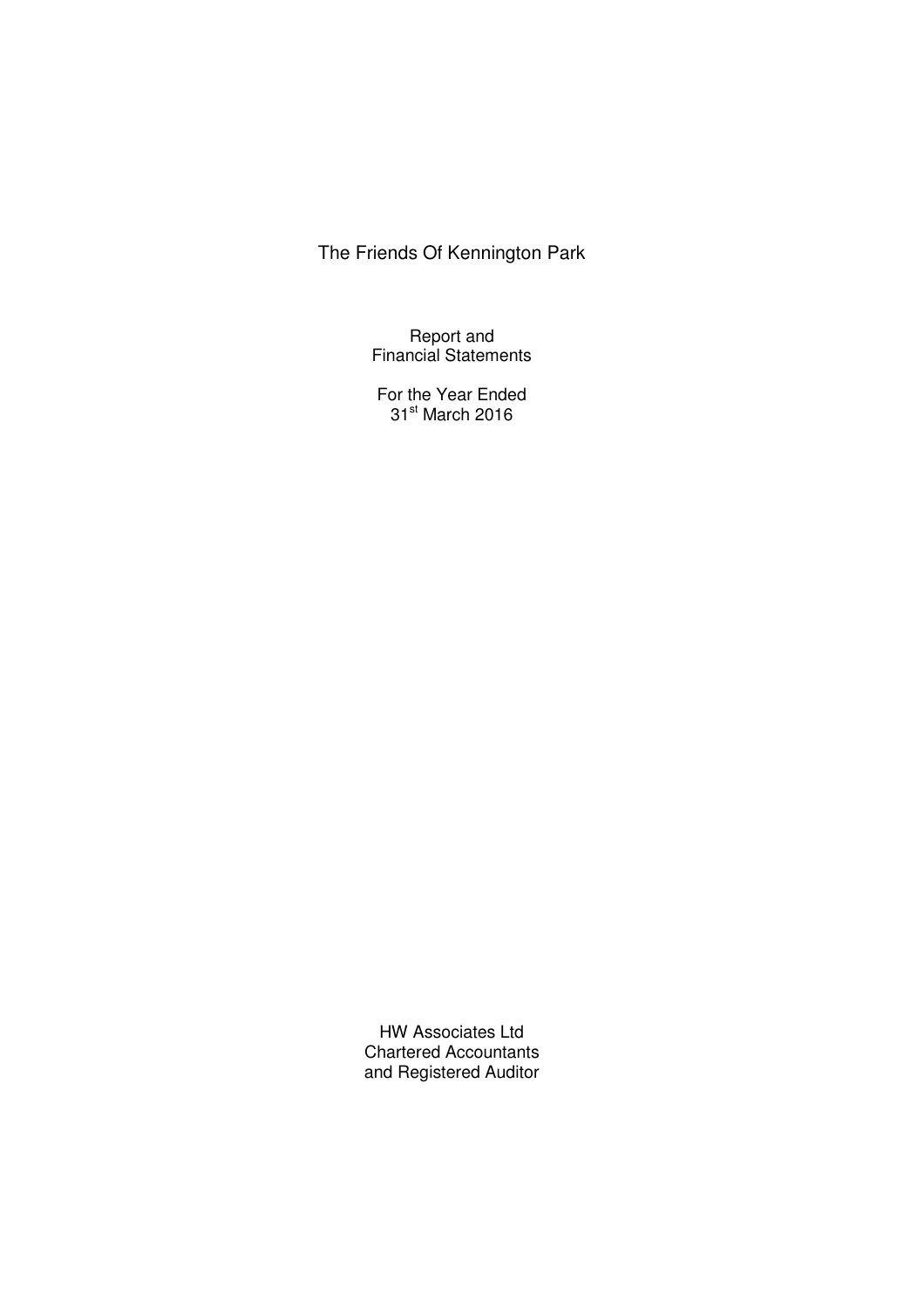### FINANCIAL STATEMENTS

For the year ended  $31<sup>st</sup>$  March 2016

## CONTENTS PAGES

| Management Committee's Report            |    |
|------------------------------------------|----|
| Auditor's Report                         | 2  |
| <b>Balance Sheet</b>                     | 3  |
| <b>Statement of Financial Activities</b> | 4  |
| Detailed Income and Expenditure Report   | 5. |
| Notes to the Accounts                    | 6  |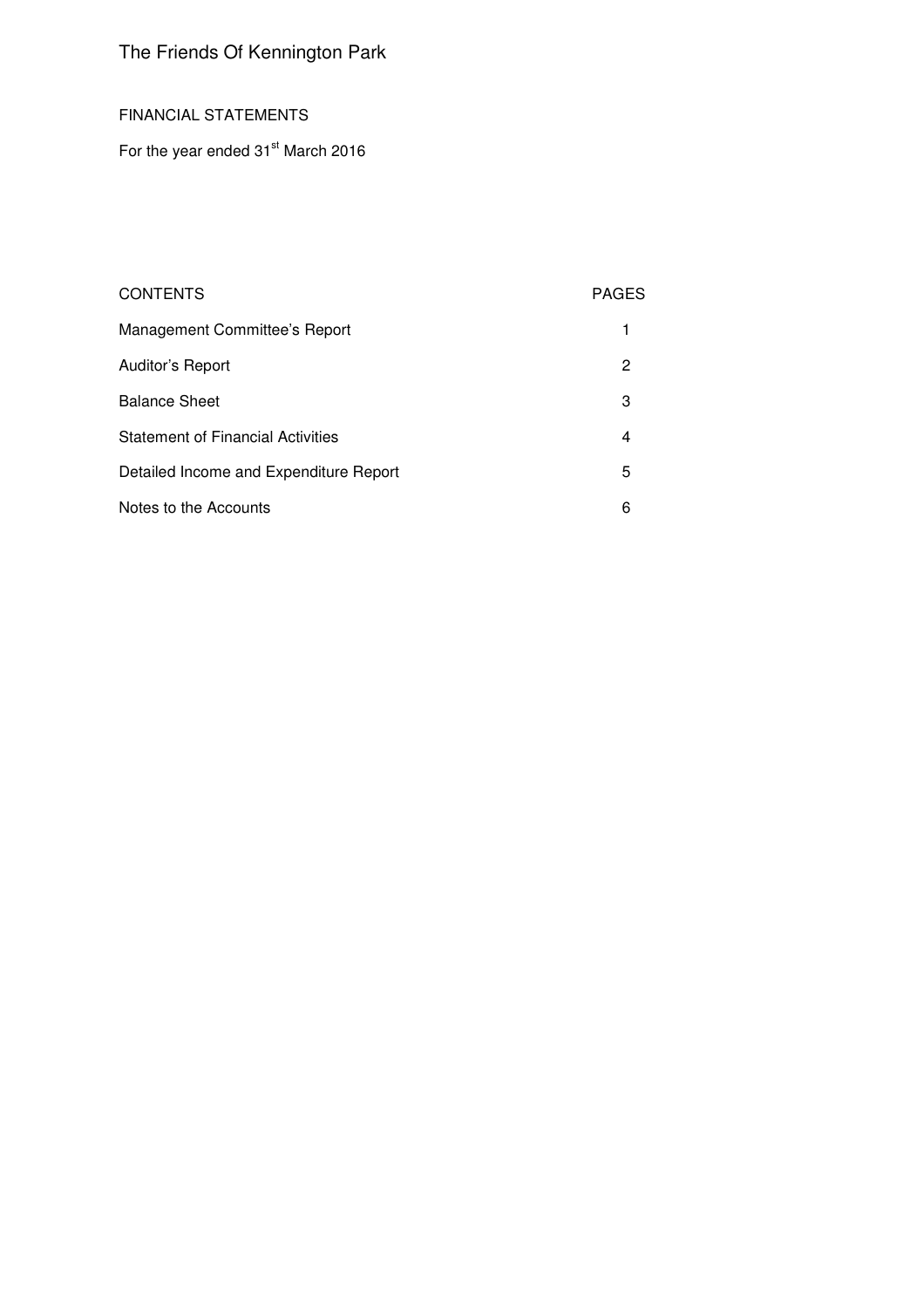### MANAGEMENT COMMITTEE REPORT

The Management Committee present their annual report with the financial statements of the organisation for the year ended  $31<sup>st</sup>$  March 2016.

### REFERENCE AND ADMINISTRATIVE DETAILS

The Friends of Kennington Park is a voluntary body. The address is Prince Consort Lodge, Kennington Park Place, London, SE11 4AS. The objects of the organisation are set out in the constitution:

- to protect, conserve and enhance Kennington Park as a place of freedom, recreation and enjoyment for the long-term benefit of all sections of the local community;
- to gather input from local people and representative groups so that the park may best serve the local community.

HM Revenue and Customs have accepted The Friends of Kennington Park as a charity for tax purposes under the reference XT26286 with effect from12 May 2008.

### STRUCTURE, GOVERNANCE AND MANAGEMENT

The Friends of Kennington Park is managed by a management committee elected at the Annual General Meeting.

### OBJECTIVES AND ACTIVITIES

- In consultation with Lambeth officers, the Friends continue to work to retain Green Flag status.
- The restoration of the Flower Garden funded by the Heritage Lottery Fund has been completed. As part of this project the Friends successfully commissioned a sundial. The Friends have so far committed £2,129 to deliver the Activity Plan reimbursable under the grant.
- In the year a grant of £480 was received from Winkworth Kennington to fund the production of an issue of Park Life.
- The Friends worked with Lambeth Council on two improvements to the parks infrastructure. The storage container housing the tools for volunteer gardeners has been re-roofed and a screen installed on the basketball court to protect the roses. These works were funded by LB Lambeth's Environmental Impact Fund.
- Sport England have pledged £3,000 to help fund the purchase and fitting out of a storage container to be used by football teams that use the park. £3,310 has been spent on this project in the year.

### FINANCIAL REVIEW

Grants and the support of our donors and members have provided income of £13,850 (2015: £2,939). A deficit of £483 (2015: £1,584) was recorded. The Friends of Kennington Park apply this income to the promotion of their objectives. In the event that income exceeds expenditure such surplus is not distributed but is retained by the Friends for the promotion of these objectives. A statement of financial activities is set out on page 4. The deficit for the year had the effect of decreasing the retained surplus.

### STATEMENT OF MANAGEMENT COMMITTEES' RESPONSIBILITIES

The Management Committee is required to prepare financial statements for each accounting year which give a true and fair view of the state of affairs of the organisation as at the end of the financial year and of the Income & Expenditure for that year. In preparing those statements, the committee is required to:

- 1 Select the appropriate accounting policies and apply them consistently;
- 2 Make judgements and estimates that are reasonable and prudent;<br>3 State whether applicable accounting standards have been followed
- 3 State whether applicable accounting standards have been followed;<br>4 Prepare the financial statements on the going concern basis un
- Prepare the financial statements on the going concern basis unless it is inappropriate to presume that the organisation will continue its activities.

The Management Committee members are responsible for ensuring that the organisation keeps accounting records which disclose with reasonable accuracy, the financial position of the organisation and which enable it to ensure the financial statements comply with the constitution of the organisation. They are also responsible for safeguarding the assets of the organisation by taking reasonable steps for the prevention and detection of fraud and other irregularities.

Approved by the Management Committee and signed on its behalf by:

……………………………. ……………………………. Gordon Johnston (Chairman) David Sellers (Treasurer) Dated 23 May 2016 Dated 23 May 2016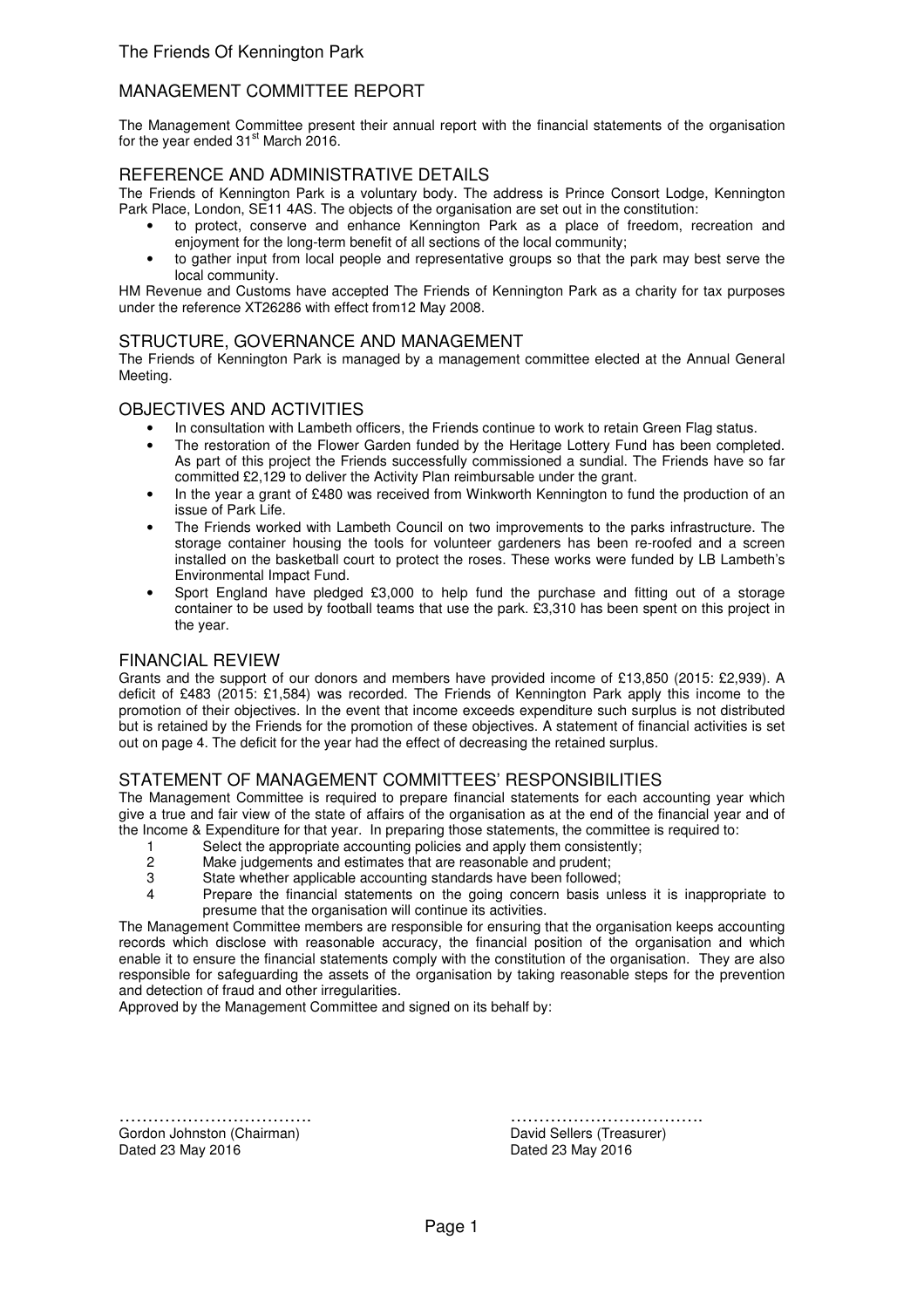### INDEPENDENT AUDITOR'S REPORT

### To The Members of The Friends of Kennington Park

## FOR THE YEAR ENDED 31<sup>ST</sup> MARCH 2016

We have audited the financial statements of The Friends of Kennington Park for the year ended 31 March 2016 as set out on pages 3 to 6. These financial statements have been prepared in accordance with the accounting policies set out therein and the requirements of the Management Committee.

This report is made solely to the members, as a body, in accordance with the constitution of The Friends of Kennington Park. Our audit work has been undertaken so that we might state to the members those matters we are required to state to them in an auditor's report and for no other purpose. To the fullest extent permitted by law, we do not accept or assume responsibility to anyone other than the members as a body, for our audit work, for this report, or for the opinions we have formed.

#### **Respective responsibilities of Management Committee**

As described in the Statement of The Management Committee's Responsibilities the management committee are responsible for the preparation of the financial statements in accordance with the constitution.

Our responsibility is to audit the financial statements in accordance with relevant legal and regulatory requirements and International Standards on Auditing (UK and Ireland).

We report to you our opinion as to whether the financial statements give a true and fair view, the financial statements are properly prepared in accordance with the constitution and the information given in the management committees' report is consistent with the financial statements. We also report to you if, in our opinion, the management committee has not kept proper accounting records and if we have not received all the information and explanations we require for our audit.

#### **Basis of audit opinion**

We conducted our audit in accordance with International Standards on Auditing (UK and Ireland) issued by the Auditing Practices Board. An audit includes examination, on a test basis, of evidence relevant to the amounts and disclosures in the financial statements. It also includes an assessment of the significant estimates and judgments made by the management committee in the preparation of the financial statements, and of whether the accounting policies are appropriate to the group's circumstances, consistently applied and adequately disclosed.

We planned and performed out audit so as to obtain all the information and explanations which we considered necessary in order to provide us with sufficient evidence to give reasonable assurance that the financial statements are free from material misstatement, whether caused by fraud or other irregularity or error. In forming our opinion we also evaluated the overall adequacy of the presentation of information in the financial statements

#### **Opinion**

In our opinion:

- the financial statements give a true and fair view, in accordance with United Kingdom Generally Accepted Accounting Practice applicable to Smaller Entities, of the state of the affairs as at 31<sup>t</sup> March 2016.
- the information provided in the Management Committee Report is consistent with the financial statements.

HW Associates Ltd Chartered Accountants and Registered Auditors Portmill House Portmill Lane Hitchin Herts SG5 1DJ

23 May 2016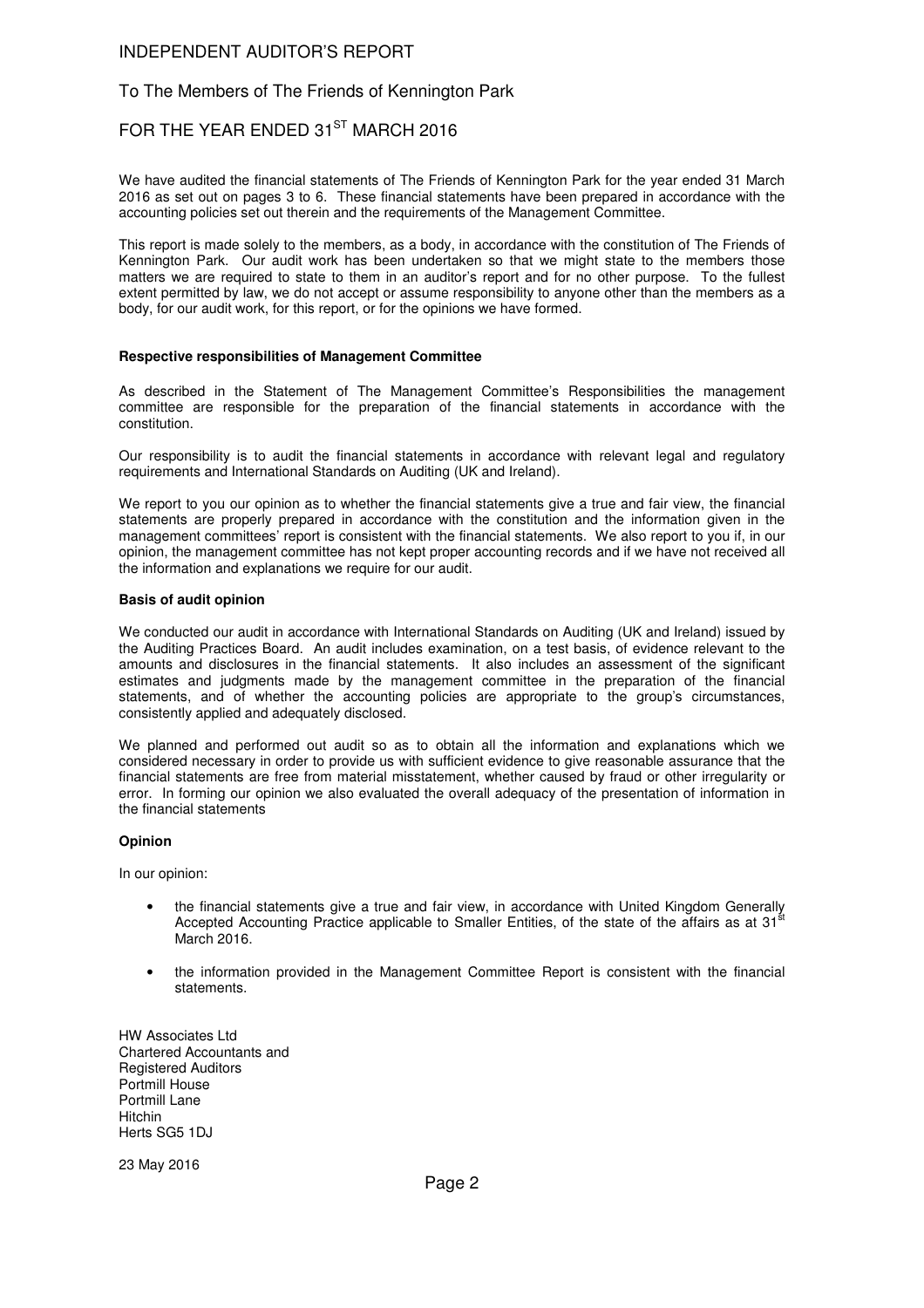## BALANCE SHEET AS AT 31 MARCH 2016

|                                                               | <b>NOTE</b>             |                                   |        |                           | 31-Mar<br>2015 |
|---------------------------------------------------------------|-------------------------|-----------------------------------|--------|---------------------------|----------------|
|                                                               |                         | £                                 | £      | £                         | £              |
| <b>CURRENT ASSETS</b>                                         |                         |                                   |        |                           |                |
| Cash at bank and in hand<br>Deposit Account<br><b>Debtors</b> |                         | 7,718<br>8,316<br>8,682<br>24,716 |        | 18,338<br>8,286<br>26,624 |                |
| <b>LESS CURRENT LIABILITIES</b>                               |                         |                                   |        |                           |                |
| Creditors (Amounts due within one year)                       | $\mathbf{2}$            | (504)                             |        | (1,929)                   |                |
| <b>NET CURRENT ASSETS</b>                                     |                         |                                   | 24,212 |                           | 24,695         |
| <b>TOTAL ASSETS</b>                                           |                         |                                   | 24,212 |                           | 24,695         |
| <b>RESERVES</b>                                               |                         |                                   |        |                           |                |
| <b>Restricted funds</b><br><b>General Funds</b>               | $\overline{\mathbf{4}}$ | 13,373<br>10,839                  | 24,212 | 12,853<br>11,842          | 24,695         |

The Financial Statements were approved by the Board of Management on 23 May 2016

Gordon Johnston **David Sellers**<br>
Chairman **David Sellers**<br>
Treasurer

Treasurer

Page 3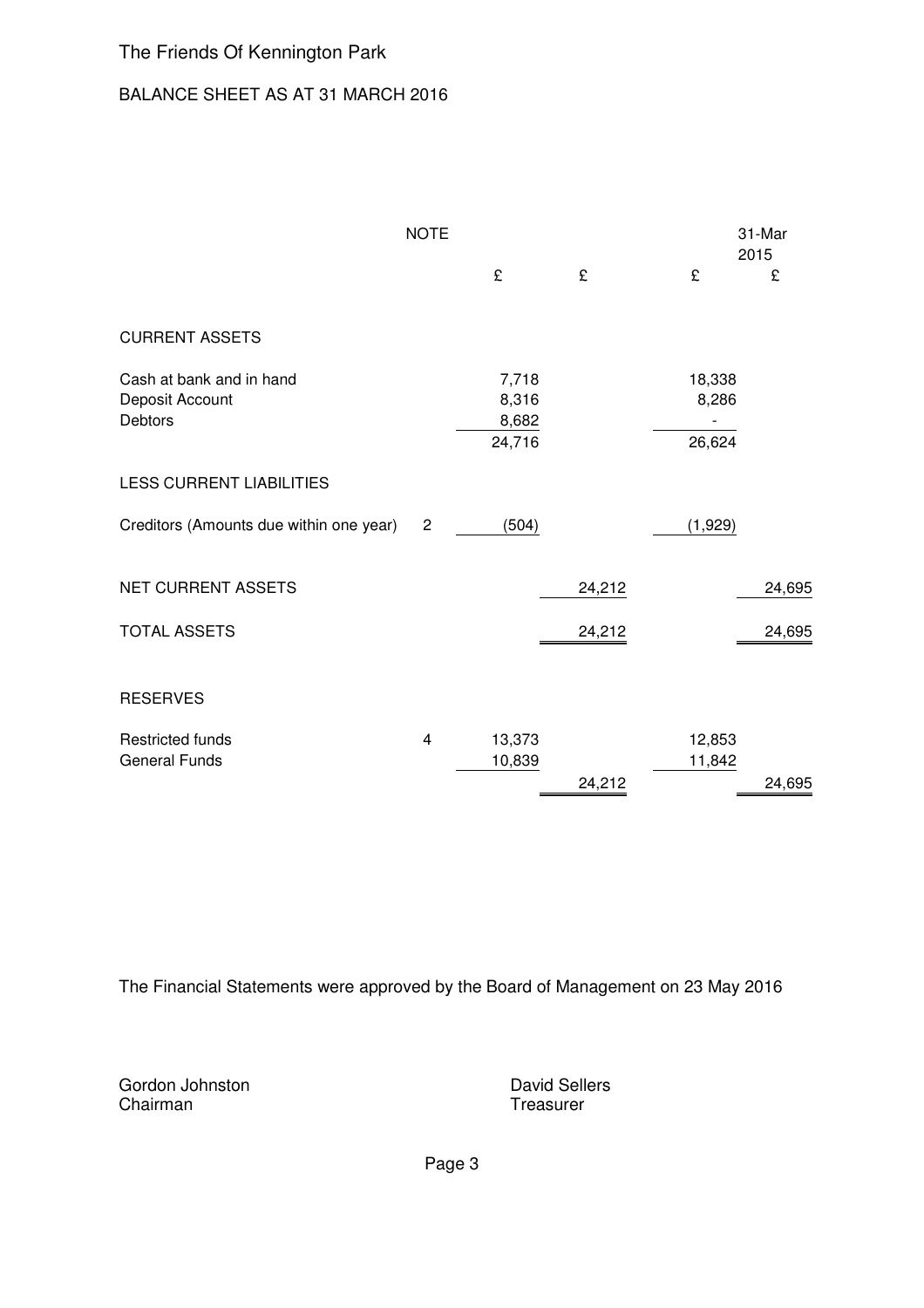## STATEMENT OF FINANCIAL ACTIVITIES

## FOR THE YEAR FROM 1 APRIL 2015 to 31 MARCH 2016

|                                   |              | General<br>Funds | Restricted<br>Funds | Total<br>Funds | Total<br>Funds<br>2015 |
|-----------------------------------|--------------|------------------|---------------------|----------------|------------------------|
| <b>INCOME</b>                     | <b>NOTES</b> | £                | £                   |                | £                      |
| Donations received                |              | 933              | 3,179               | 4,112          | 1,747                  |
| Grants received                   | 3            |                  | 9,162               | 9,162          | 480                    |
| Membership subscriptions          |              | 545              |                     | 545            | 666                    |
| Cards and pamphlets               |              |                  |                     |                | 38                     |
| Interest received                 |              | 31               |                     | 31             | 8                      |
| Total incoming resources          |              | 1,509            | 12,341              | 13,850         | 2,939                  |
| <b>RESOURCES EXPENDED</b>         |              |                  |                     |                |                        |
| Direct charitable expenditure     |              |                  | 11,492              | 11,492         | 1,848                  |
| Fund raising and publicity        |              |                  | 787                 | 787            | 912                    |
| Management and administration     |              | 2,054            |                     | 2,054          | 1,763                  |
| Total resources expended          |              | 2,054            | 12,279              | 14,333         | 4,523                  |
| Net (outgoing)/incoming resources |              | (545)            | 62                  | (483)          | (1,584)                |
| Movement between funds            |              | (458)            | 458                 |                |                        |
| <b>Fund balances brought</b>      |              |                  |                     |                |                        |
| forward at 1st April 2015         |              | 11,842           | 12,853              | 24,695         | 26,279                 |
| <b>Fund balances carried</b>      |              |                  |                     |                |                        |
| forward at 31st March 2016        |              | 10,839           | 13,373              | 24,212         | 24,695                 |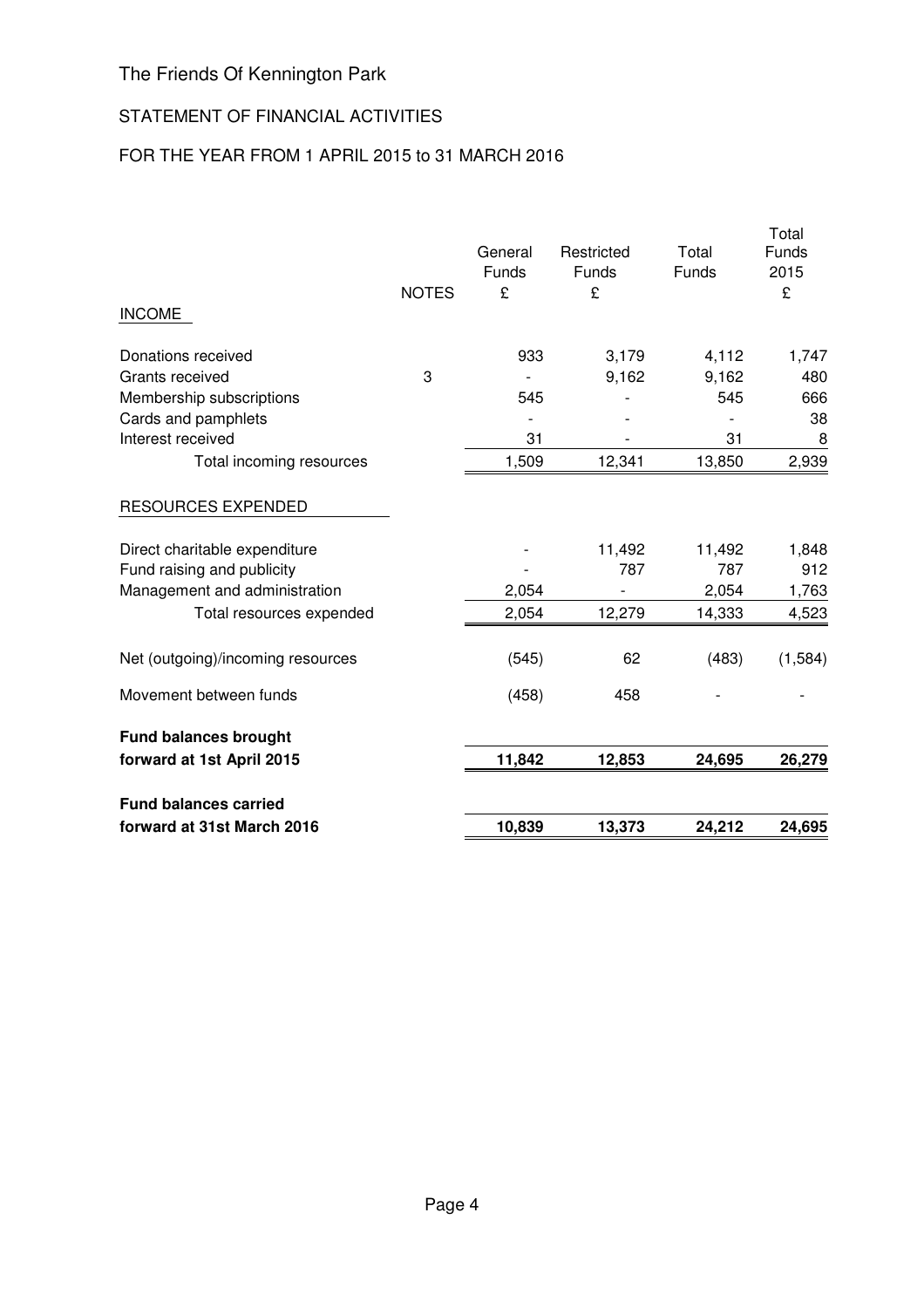## INCOME AND EXPENDITURE ACCOUNT

## FOR THE YEAR FROM 1 APRIL 2015 to 31 MARCH 2016

|                                    | 2016  |           |       | 2015     |  |
|------------------------------------|-------|-----------|-------|----------|--|
|                                    | £     | £         | £     | £        |  |
| <b>INCOME</b>                      |       |           |       |          |  |
| Membership subscriptions           | 545   |           | 666   |          |  |
| Donations                          | 4,112 |           | 1,747 |          |  |
| <b>LB Lambeth EIF</b>              | 3,553 |           |       |          |  |
| Flower Garden Activity Plan        | 2,129 |           |       |          |  |
| Winkworth Kennington               | 480   |           | 480   |          |  |
| Sport England: Football Storage    | 3,000 |           |       |          |  |
| Income from cards and pamphlets    |       |           | 38    |          |  |
| <b>Bank Interest</b>               | 31    |           | 8     |          |  |
|                                    |       | 13,850    |       | 2,939    |  |
| <b>LESS GENERAL EXPENDITURE</b>    |       |           |       |          |  |
| Management & Administration        | 1,477 |           | 1,242 |          |  |
| <b>Fundraising and Development</b> |       |           | 243   |          |  |
| Publicity                          | 787   |           | 668   |          |  |
| Printing Postage & Stationery      | 19    |           | 11    |          |  |
| <b>Accountancy Fees</b>            | 504   |           | 504   |          |  |
| <b>Basketball Screen</b>           | 1,650 |           |       |          |  |
| Repair to White container          | 1,503 |           |       |          |  |
| Flower Garden Activity Plan        | 2,129 |           |       |          |  |
| Football storage                   | 3,310 |           |       |          |  |
| Planting                           |       |           | 130   |          |  |
| Park Life                          | 480   |           | 480   |          |  |
| <b>Sundial Commission</b>          | 2,420 |           | 1,227 |          |  |
| Bank Charges and Interest          | 54    |           | 18    |          |  |
|                                    |       | (14, 333) |       | (4, 523) |  |
| <b>DEFICIT FOR THE YEAR</b>        |       | (483)     |       | (1, 584) |  |